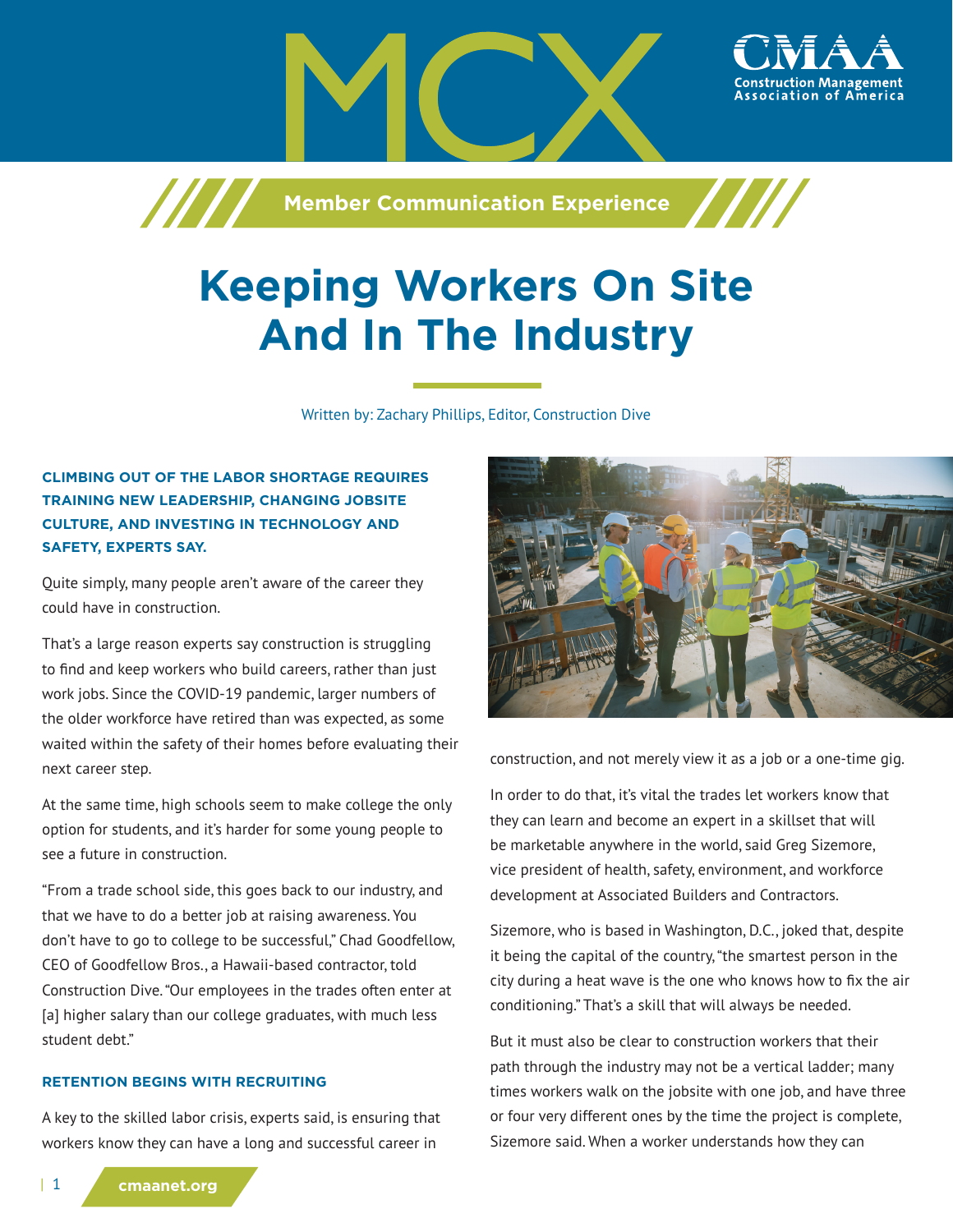advance, even if it's not a vertical ladder, they're more likely to commit to their job and appreciate leadership.

 $\boldsymbol{H}$ 

#### **TRAINING LEADERSHIP**

The skills required to help construct a building and those required to manage a jobsite are not the same. Nevertheless, often the managers running billion dollar jobsites were, at one point, just holding a shovel, said Brian Turmail, vice president of public affairs and strategic initiatives for the Associated General Contractors of America.

As a result, it's vital to train emerging leaders in the skills required to be a boss. As much as employers need to invest in training their workforce, they need to invest in training leaders as well, Turmail said.

That can create a beneficial cycle, said Goodfellow, whose business boasts a high employee retention rate.

"To me, a key piece of what makes this work is that you have to have your skilled superintendents and other longtime staff committed to bringing up less experienced employees who are entering the workforce," he said. "When you have that, then you are able to build that next generation of leaders."

#### **AS SIMPLE AS SALARY?**

For union workers, salary is negotiated before construction can even begin, which can make it easier for some workers to build careers, said Sean McGarvey, president of the North American Building Trades Union.

When workers, union or not, see the salaries of the higher-ups in corporate America, they can be left with a sour attitude, McGarvey said. They're the ones on site doing the hard work, and they often know the value they create.

But according to Anirban Basu, chief economist for Associated Builders and Contractors, that's not always the case.

Increasingly, Basu said, contractors value other aspects of their workplace than just the salary, and, especially in a pandemic, are willing to settle for less money if it means more comfortable and safe working conditions.

## **COMMUNICATING SAFETY, CREATING COMFORT**

It's largely Generation Z, the youngest generation in the

workforce, that cares more about work conditions than pay, Basu said. As a result, if they have the option for a slightly lower paying job, but with more predictability, both in the physical location of their workspace and dangers of their work, they're likely to choose that one. In many cases, this leads workers away from construction.

Construction's safety practices as a whole have increased in the past few years, said Sizemore. Nevertheless, construction is an industry that can be dangerous and requires constant vigilance on the jobsite.

It's up to the contractor and the jobsite managers to continue to make safety not just a high priority, but a recruiting tool. A simple step is for a contractor to prove that its injury rate is below the national average, Sizemore said. By indicating the company is a safety leader, it can create an air of trust before a worker steps foot onto the jobsite.

Beyond safety, there can be uncertainty in the workplace, as it is constantly changing. Workers can have different tasks day to day, or find themselves going to several different jobsites frequently. Either way, it's a challenge to staff some jobsites that are far away, or inconsistent.

Goodfellow Bros. has had success, Goodfellow said, by assigning workers to jobsites close to their homes. That could be easier for regional contractors, like Goodfellow, which does work in Hawaii and the Pacific Northwest.

But workers aren't just after feeling safe and comfortable in their routine, Basu said, there is also an important element of respect that the emerging workforce expects at their jobs.

## **CHANGING THE CULTURE**

Some sociologists have suggested that younger workers, both Gen Z — those born between 1997 and 2012 — and millennials — those born between 1981 and 1996 — are more sensitive to criticism, Basu said. While not wanting to stereotype across generations, Basu said it's vital that workers know they are respected and valued at work in order to keep them.

The culture of change isn't just as simple as being nicer, and it's not just for the younger workforce. If the industry is to attract women and minorities, typically underrepresented groups in the workforce, there needs to be a change in every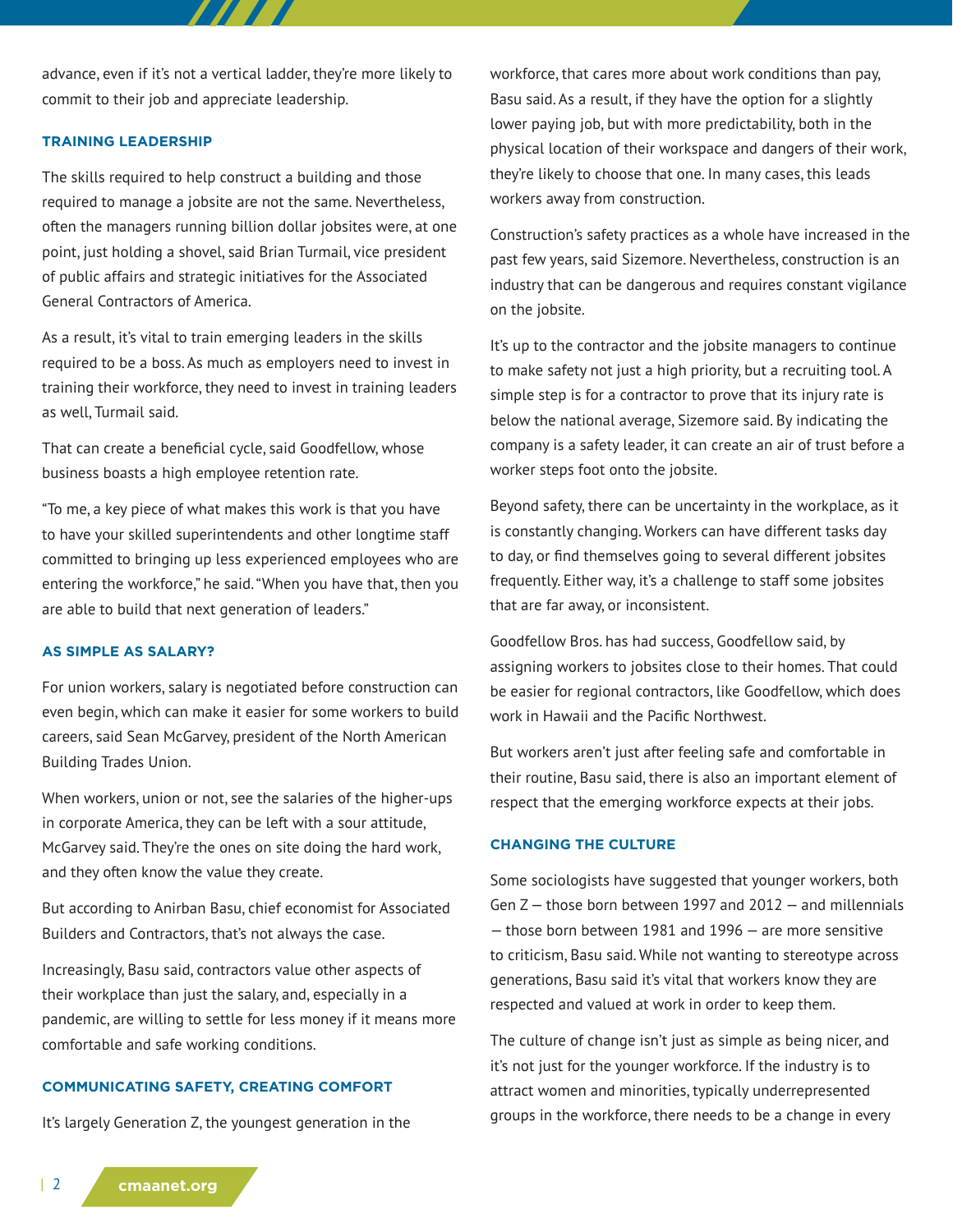jobsite culture to create a more welcoming environment.

"If you're going to start attracting people who've typically been underrepresented in the industry, it's time to drop the pinup calendar in the jobsite trailer," said Turmail. "It's time to think twice before you make a joke."

77 T T

To the superintendents or managers who may resist the cultural change, Turmail suggested it may be an easier decision for them when they must deliver a project on a tight schedule, and need all the help they can get to complete it.

Tied in with that example is the need to remove the "macho ethos" around construction, Turmail said. Equipping workers with the tools to say when they're struggling with mental or physical health can make it easier for them to heal, recover, and return to work, while being more productive.

The best jobsites have an inclusive culture, spearheaded by leadership that encourages workers to challenge each other and themselves to be the best they can be every day, according to Ralph Esposito, president of Suffolk's Northeast and Mid-Atlantic division.

"Suffolk Chairman and CEO John Fish often says, 'Culture eats strategy for breakfast' and I think he's right," Esposito said. "Companies in any industry that offer their people a strong culture that gives them the peace of mind and tools to be their absolute best will attract and retain the very best talent at the end of the day."

Alison Tripp, national recruiting leader for DPR, echoed that sentiment, saying that contractors should strive to have workforces that represent the communities in which they build, and can therefore work to build a safer, more advanced jobsite.

#### **TECHNOLOGY AND SAFETY**

The human aspect of construction makes it less feasible to turn to a completely automated industry, and no matter what, there will have to be someone on the jobsite to keep things running smoothly.

The kind of technology that will aid construction is the one that benefits worker health and productivity, said Turmail. He imagines more tools like exoskeletons designed to reduce injuries or stress on a worker repeatedly lifting heavy objects, or a rebar-tying robot, which can complete a task that often

creates extreme strain on workers.

Even something like a drywall robot or machine that can complete a task allows a worker to step back and get a few feet away from the action on a jobsite, creating a safer environment.

For Basu, technology returns to the issue of a worker's desire to have a safer jobsite and more predictable environment. Some workers leave construction for manufacturing, but were the industry to continue to turn to modular prefabrication, perhaps that could attract more workers to stay and enjoy the predictability of working in a factory.

Sizemore, however, said tech's biggest payoff is in recruiting. Showing off high-tech GPS-guided cranes or software used on site can show that jobsites are modernizing quickly, and there is a place to apply the skillset many young workers have with their experience wielding technology.

### **BUILDING A SENSE OF PRIDE**

According to both Turmail and Sizemore, there is one simple recruitment tool that can show young people what they can get from construction: pickup trucks.

Showing high schoolers someone just a few years older than them who can say they put their head down, worked hard, and have now bought their own pickup truck could be an effective way to show people the accomplishments someone can make quickly in the industry.

Turmail suggested showing a jobsite parking lot full of new pickup trucks as a potential recruiting tool to workers, perhaps in comparison to another lot with less exciting vehicles.

But beyond a shiny new vehicle is something construction offers that so many other jobs don't, Turmail said: the ability to build something out of nothing and to show that to friends or family. There is an inherent sense of pride to construct something that will last decades.

"Construction workers, if they've ever driven someone they know around town and pointed out their buildings or their bridges or their power plants; telling those stories is very impactful," he said.  $\mathcal{D}$